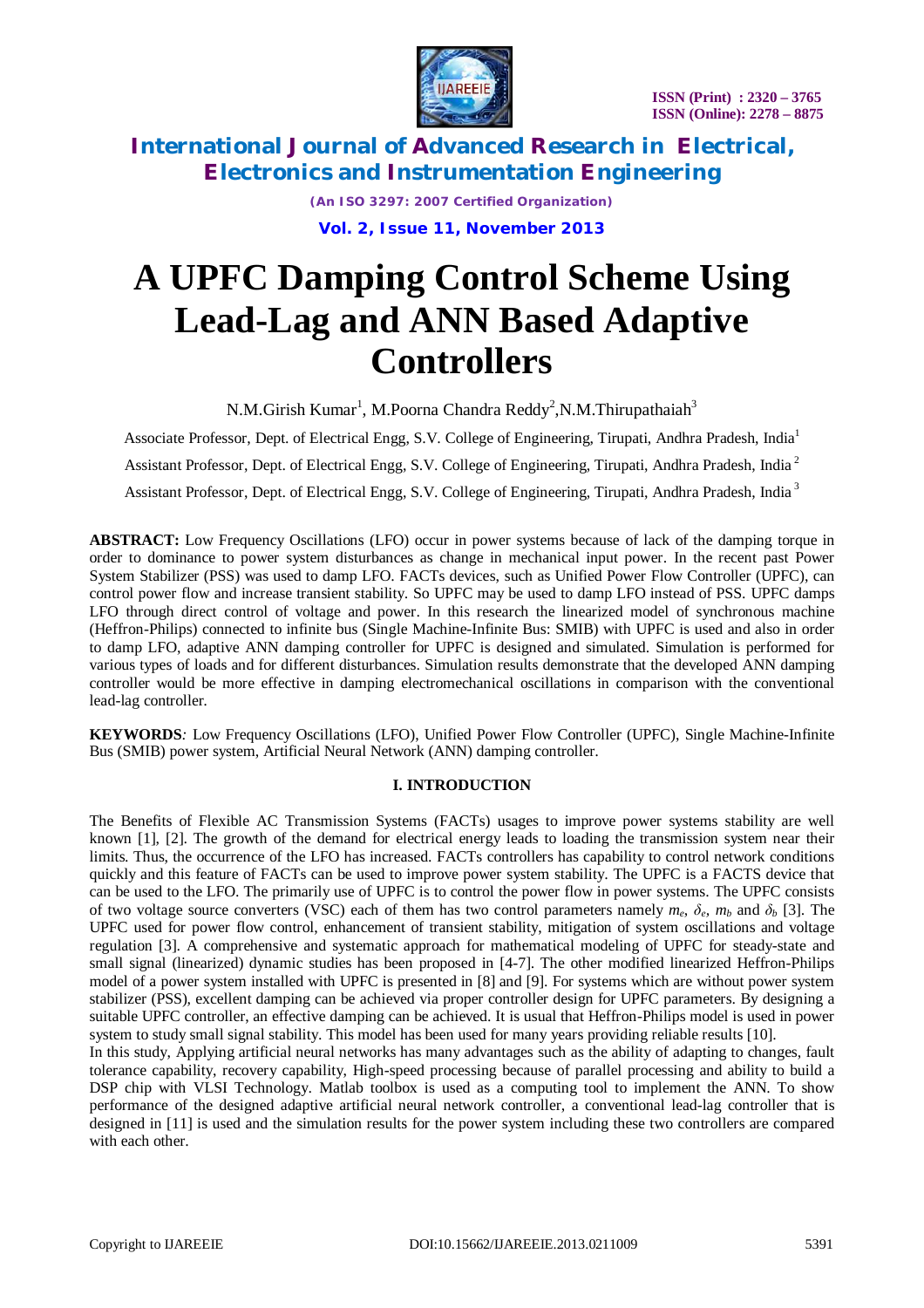

*(An ISO 3297: 2007 Certified Organization)*

## **Vol. 2, Issue 11, November 2013**

### **II. POWER SYSTEM MODELING WITH UPFC**

UPFC is one of the famous FACTs devices that is used to improve power system stability. Fig.1 shows a single machine-infinite-bus (SMIB) system (Heffron-Philips model of a power system installed with UPFC) with UPFC. It is assumed that the UPFC performance is based on pulse width modulation (PWM) converters. In figure 1 m<sub>e</sub>, m<sub>b</sub> and  $\delta_{e}$ δ<sup>b</sup> *are* the amplitude modulation ratio and phase angle of the reference voltage of each voltage source converter respectively. These values are the input control signals of the UPFC



Fig 1: Heffron-Philips model of a power system installed with UPFC

As it mentioned previously, a linearized model of the power system is used in dynamic studies of power system. In order to consider the effect of UPFC in damping of LFO, the dynamic model of the UPFC is employed; In this model the resistance and transient of the transformers of the UPFC can be ignored.

#### **III. DESIGN OF DAMPING CONTROLLERS**

#### **Lead-Lag Controller Design**

As mentioned before, in this study two different controllers have been used to damp LFO. The first one is conventional lead-lag controller. It consists of gain block, washout block, lead-lag compensator block. The washout block is considered as a high-pass filter, with the time constant TW. Without this block steady changes in input would modify the output. The value of TW is not critical and may be in the range of 1 to 20 seconds. In this study, the parameters obtained from lead-lag controller design that is presented in [11], were used.

#### **Adaptive Artificial neural networks Controller Design**

Before the ANN can be used to adapt the controller gains in real time, it is necessary to determine a proper set of values for the connection weights .The process of reaching the connection weights is normally carried out off-line and is usually referred to as the training process. In the training process, we first compile a set of training patterns and store these training patterns in the training set. Each training pattern comprises a set of input data and the corresponding output data. A training pattern set of training patterns, which cover a wide range of operating conditions, is finally used to train the desired ANN [16]. It should be noted that we use two hidden layers. Main purpose of ANN is used for the reducing the error in the system, for that we are going to use training data method. In this method, we have to give both input values and desired output value for estimating the weight values, in that initial value taken as a random value. The input are  $\Delta\delta$  and  $\Delta\omega$ , desired output is the function of  $f \in {\Delta\delta_b}$ ,  $\Delta\delta_e$ ,  $\Delta m_b$ ,  $\Delta m_e$  }. For each input having 20 membership functions and Two rule base is considered. ANN architecture for a two input sugeno model with two rules is shown in figure2.in which we are using the XOR gate.

#### **IV. SIMULATION RESULTS**

In this research, two different cases are studied. In the first case mechanical power and in the second case reference voltage has step change and deviation in  $\omega(\Delta\omega)$  and deviation in rotor angle  $\delta(\Delta\delta)$  is observed. The parameter values of system are gathered in Appendix. In first case, step change in mechanical input power is studied. Simulations are performed when mechanical input power has 10% increase ( $\Delta Pm=0.1$  Pu) at t = 1s.

Simulation results for different types of loads and controllers ( $\Delta m_E$ ,  $\Delta \delta_E$ ,  $m_B$ ,  $\Delta \delta B$ ) and step change in mechanical input power are shown in figures.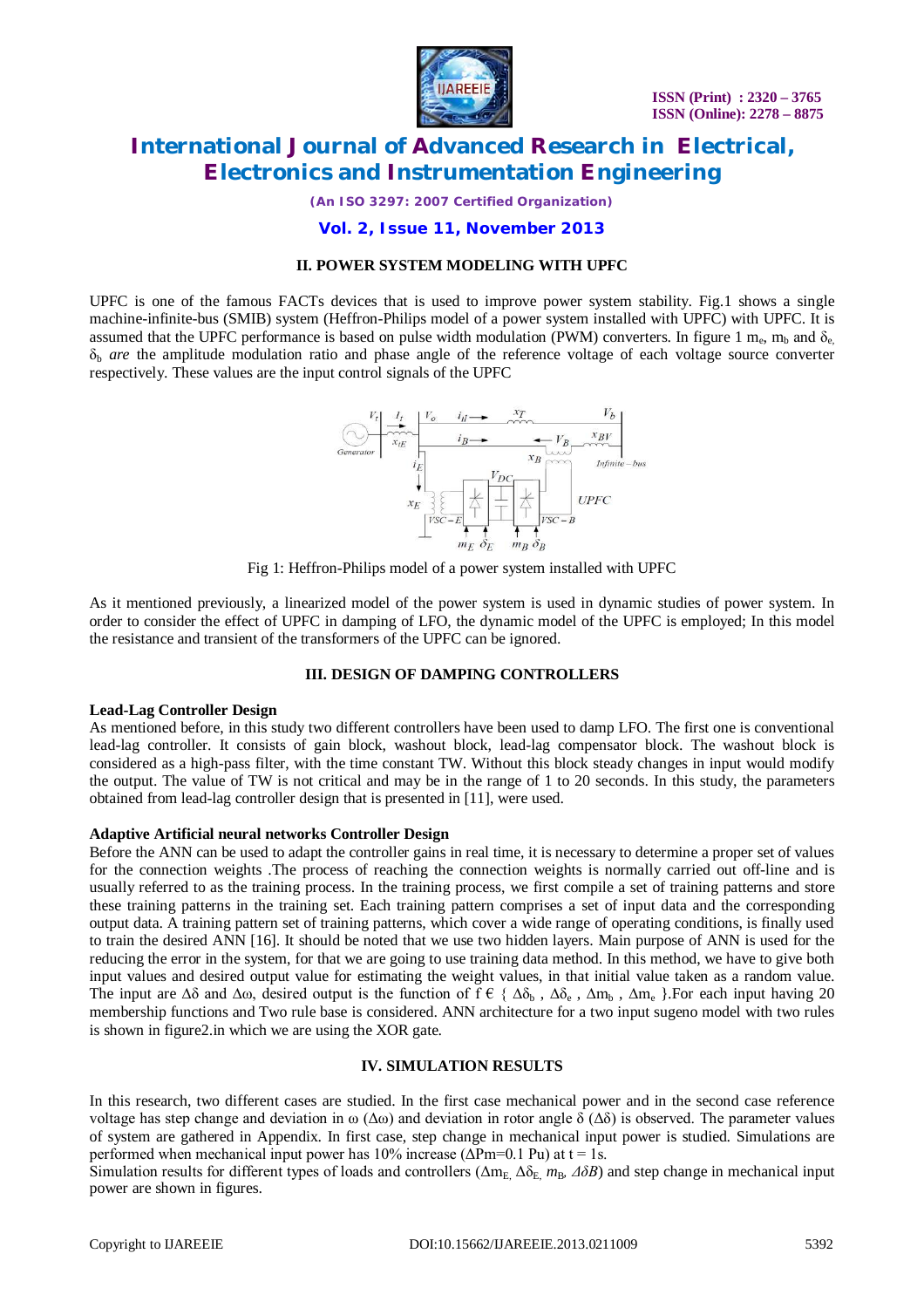

*(An ISO 3297: 2007 Certified Organization)*

**Vol. 2, Issue 11, November 2013**



Fig 2: Angular velocity deviation during step change in mechanical input power for nominal load ( $\delta_e$  Controller)



Fig 3: Angular velocity deviation during step change in mechanical input power for nominal load ( $m_b$  Controller)

As it can be seen from figures 2 to 3, lead-lag controller response is not as good as ANN damping controller response and also ANN damping controller decreases settling time. In addition maximum overshoot has decreased in comparison with lead-lag controller response.

In second case, simulations were performed when reference voltage has 5% increase ( $\Delta V$ ref = 0.05

Pu) at t=1s. Figure 4 demonstrates simulation result for step change in reference voltage, under nominal load and for δb Controller.



Fig. 4 Response of angular velocity for 5% step change in reference voltage in the case of nominal load ( $\delta_b$  Controller)

Consequently simulation results show that ANN damping controller successfully increases damping rate and decreases the amplitude of low frequency oscillations. Results comparison between conventional lead-lag compensator and the